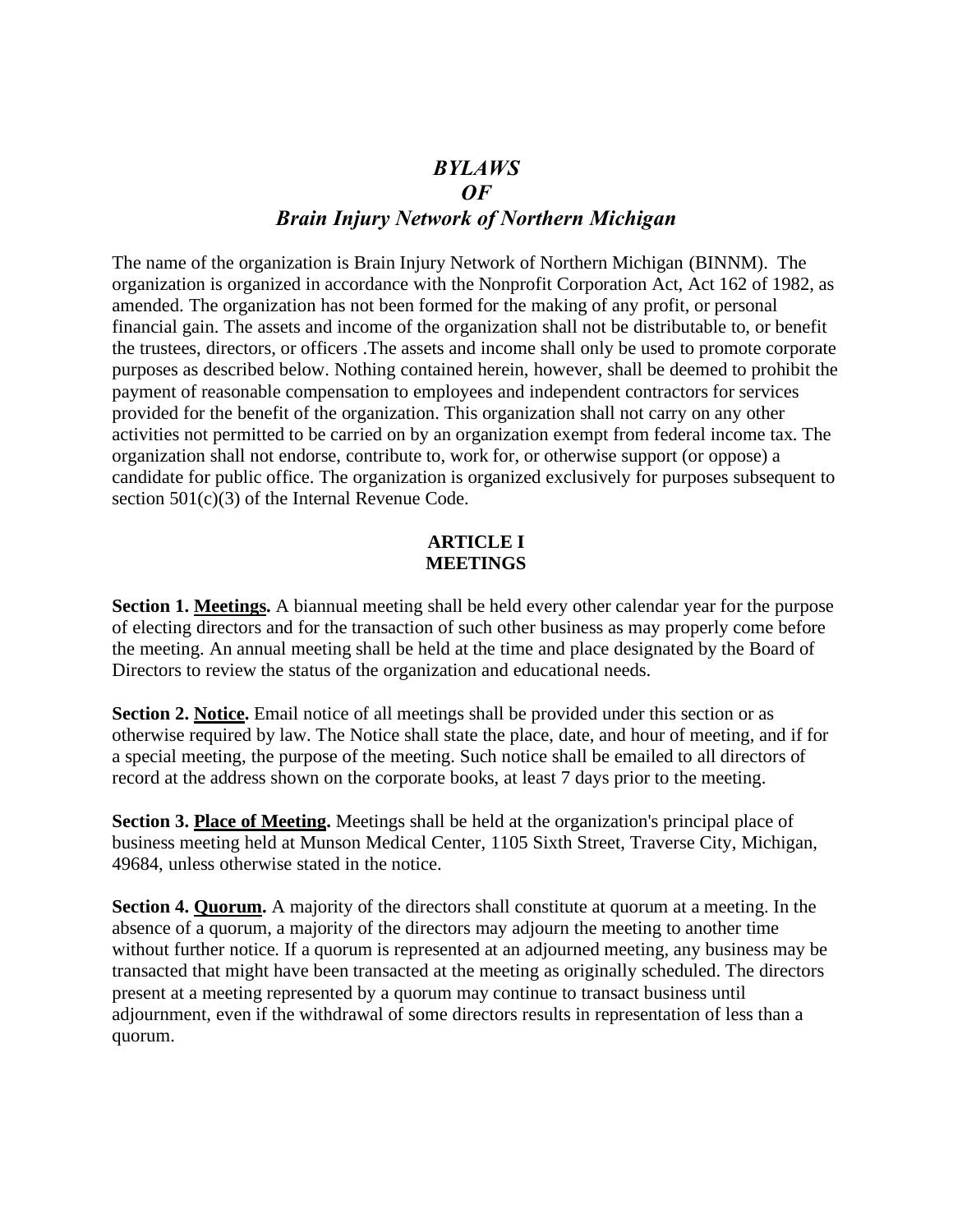Section 5. **Informal Action**. Any action required to be taken, or which may be taken, at a meeting, may be taken without a meeting and without prior notice if a consent in writing, setting forth the action so taken, is signed by the directors with respect to the subject matter of the vote.

## **ARTICLE II DIRECTORS**

**Section 1. Number of Directors.** The organization shall be managed by a Board of Directors consisting of 4 director(s) and (3) members at large.

**Section 2. Election and Term of Office.** The directors shall be elected by the at large membership group during the January meeting bi-annually. Individuals running for a board position must be in good standing and an active member of the Brain Injury Network of Northern Michigan. Each director shall serve a term of 2 year(s), or until a successor has been elected and qualified. There will be a one-month transition period after the election until the new board begins its duties.

**Section 3. Quorum.** A majority of directors shall constitute a quorum.

**Section 4. Adverse or Conflict of Interest.** If a Director has a potential adverse or conflict of interest regarding a matter before the Board it must be disclosed immediately to the Board. If, in the determination of a quorum of the directorsthe disclosed issue does not constitute an adverse or conflict of interest the Director shall not be disqualified or his or her vote invalidated. ;

**Section 5. Regular Meeting.** The Board of Directors shall meet immediately after the election for the purpose of electing its new officers, appointing new committee chairpersons and for transacting such other business as may be deemed appropriate. The Board of Directors may provide, by resolution, for additional regular meetings without notice other than the notice provided by the resolution.

**Section 6. Procedures.** The vote of a majority of the directors present at a properly called meeting at which a quorum is present shall be the act of the Board of Directors, unless the vote of a greater number is required by law or by these by-laws for a particular resolution. A director of the organization who is present at a meeting of the Board of Directors at which action on any corporate matter is taken shall be presumed to have assented to the action taken unless their dissent shall be entered in the minutes of the meeting. The Board shall keep written minutes of its proceedings in its permanent records.

Section 8. Removal / Vacancies. A director shall be subject to removal upon a majority vote of the Directors, with or without cause, at a meeting called for that purpose. Any vacancy that occurs on the Board of Directors, whether by death, resignation, removal or any other cause, may be filled by the remaining directors. A director elected to fill a vacancy shall serve the remaining term of his or her predecessor, or until a successor has been elected and qualified.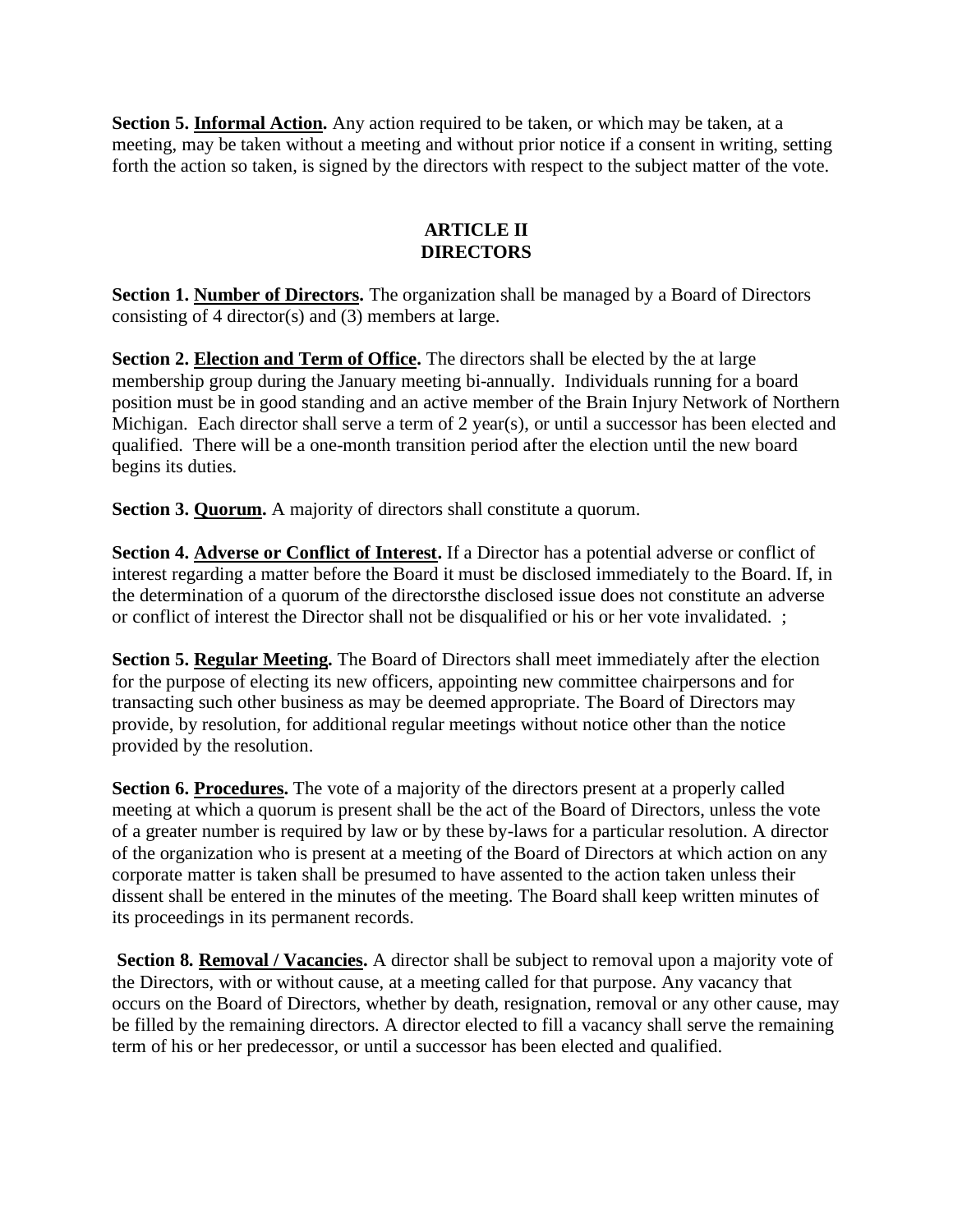**Section 9. Committees.** To the extent permitted by law, the Board of Directors may appoint from its members a committee or committees, temporary or permanent, and designate the duties, powers and authorities of such committees.

## **ARTICLE III OFFICERS**

**Section 1. Number of Officers.** The officers of the organization shall be a President, a Vice-President, a Treasurer, Secretary and Members at Large. Two or more offices may be held by one person. The President may not serve concurrently as a Vice President.

- **a. President/Chairman.** The President shall be the chief executive officer and shall preside at all meetings of the Board of Directors and its Executive Committee, if such a committee is created by the Board.
- **b. Vice President.** The Vice President shall perform the duties of the President in the absence of the President and shall assist that office in the discharge of its leadership duties.
- **c. Secretary.** The Secretary shall give notice of all meetings of the Board of Directors and Executive Committee, shall keep an accurate list of the directors, and shall have the authority to certify any records, or copies of records, as the official records of the organization. The Secretary shall maintain the minutes of the Board of Directors' meetings and all committee meetings.
- **d. Treasurer/CFO.** The Treasurer shall be responsible for conducting the financial affairs of the organization as directed and authorized by the Board of Directors and Executive Committee, if any, and shall make reports of corporate finances as required, but no less often than at each meeting of the Board of Directors and Executive Committee.
- **e. Members at Large (3).** The Members at Large shall be responsible to participate in Board Meetings and voting as necessary.

**Section 2. Election and Term of Office.** The officers shall be elected every 2 years by the current members of BINNM at the first quarterly meeting of the year. Each officer shall serve a two year term or until a successor has been elected and qualified. The positions of President, Vice President, and Treasurer will be elected in even years and the Secretary and three members at large will be elected in odd years

**Section 3. Removal or Vacancy.** The Board of Directors shall have the power to remove an officer or agent of the organization by a majority vote. Any vacancy that occurs for any reason may be filled by the Board of Directors.

## **ARTICLE IV CORPORATE SEAL, EXECUTION OF INSTRUMENTS**

The organization shall not have a corporate seal. All instruments that are executed on behalf of the organization which are acknowledged and which affect an interest in real estate shall be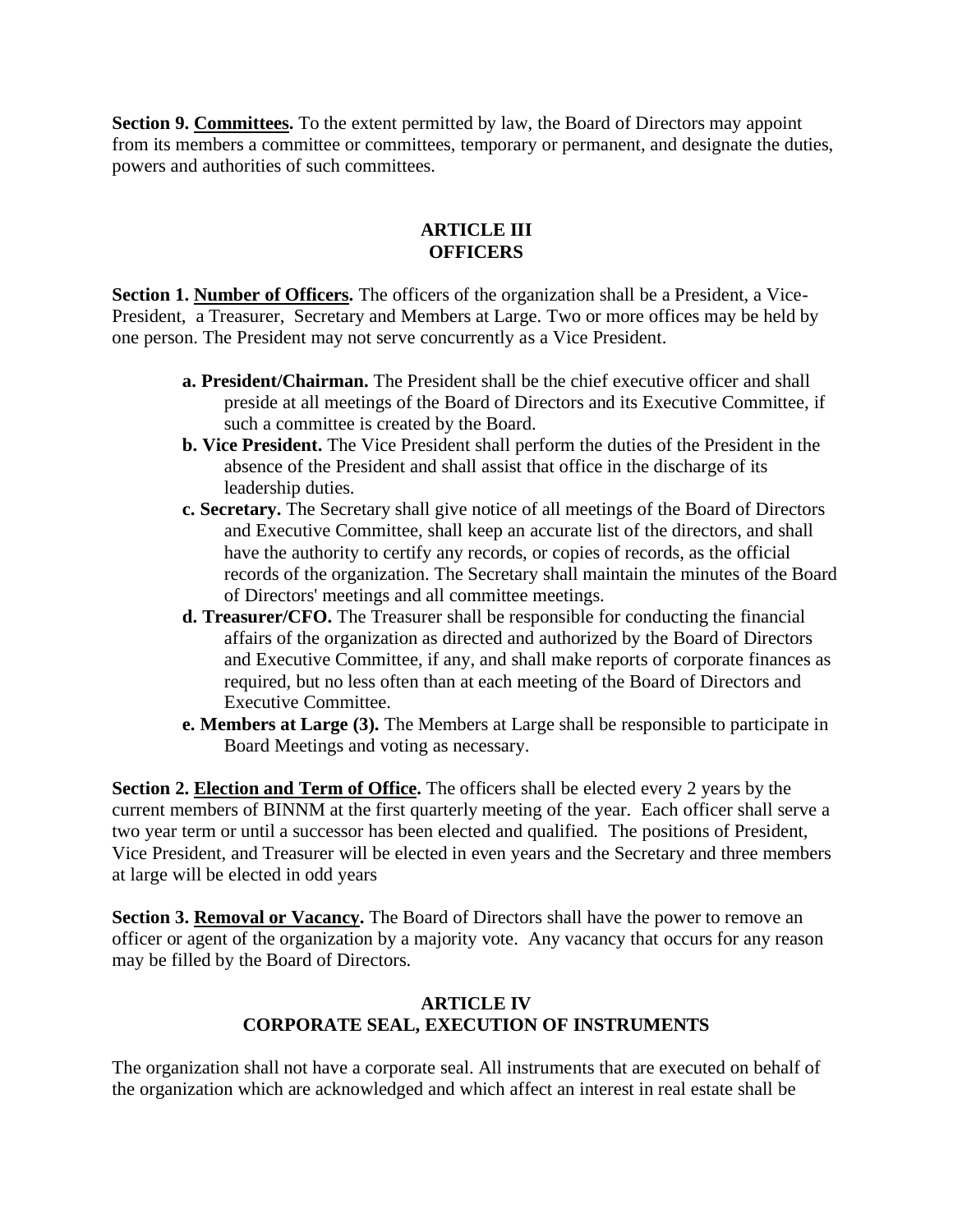executed by the President or any Vice-President and the Secretary or Treasurer. All other instruments executed by the organization, including a release of mortgage or lien, may be executed by the President or any Vice-President. Notwithstanding the preceding provisions of this section, any written instrument may be executed by any officer(s) or agent(s) that are specifically designated by resolution of the Board of Directors.

## **ARTICLE V AMENDMENT TO BYLAWS**

The bylaws may be amended, altered, or repealed by the Board of Directors by a majority of a quorum vote at any regular meeting. The text of the proposed change shall be distributed to all board members at least seven (7) days before the meeting.

### **ARTICLE VI INDEMNIFICATION**

Any director or officer who is involved in litigation by reason of his or her position as a director or officer of this organization shall be indemnified and held harmless by the organization to the fullest extent authorized by law as it now exists or may subsequently be amended (but, in the case of any such amendment, only to the extent that such amendment permits the organization to provide broader indemnification rights).

### **ARTICLE VII DISSOLUTION**

The organization may be dissolved only with authorization of its Board of Directors given at a special meeting called for that purpose, and with the subsequent approval by no less than twothirds (2/3) vote of the Directors. In the event of the dissolution of the organization, the assets shall be applied and distributed as follows:

All liabilities and obligations shall be paid, satisfied and discharged, or adequate provision shall be made therefore. Assets not held upon a condition requiring return, transfer, or conveyance to any other organization or individual shall be distributed, transferred, or conveyed, in trust or otherwise, to charitable and educational organization, organized under Section 501(c)(3) of the Internal Revenue Code of 1986, as amended, of a similar or like nature to this organization, as determined by the Board of Directors.